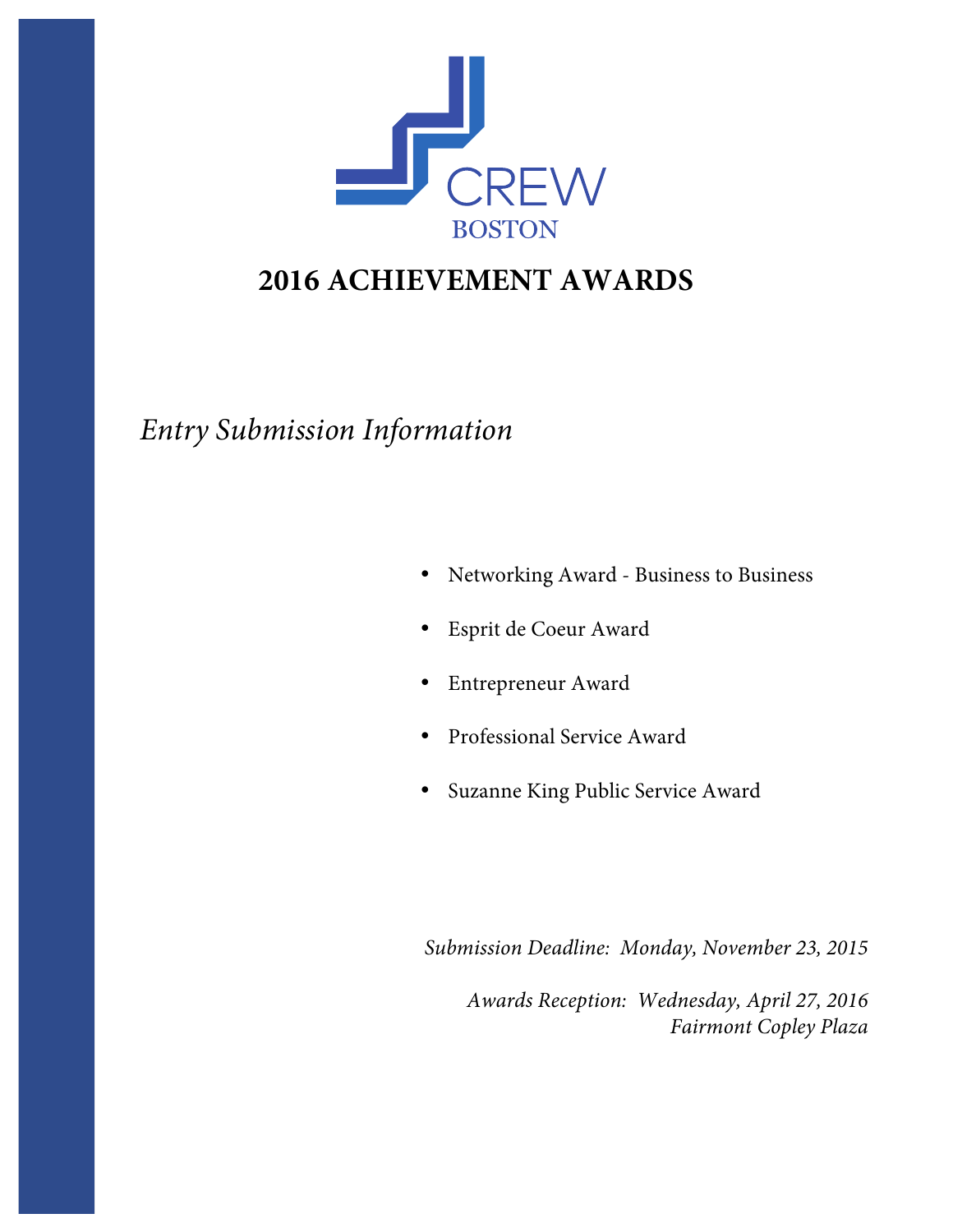The CREW Boston Awards Program began in 1996 with the Networking Award. Two years later, the Awards Program was expanded to also include recognition for those individuals who best embody the spirit and principles of CREW Boston on a personal level (the Esprit de Coeur Award), recognition for CREW Boston entrepreneurs (the Entrepreneur Award), recognition for those who are a success within their firm and/or area of expertise (the Professional Service Award), and recognition for those who work in the public or non-profit sectors (the Suzanne King Public Service Award). Each year these individual awards are presented to the extent there are sufficient qualified candidates submitted and approved by the Awards Committee.

This year the Awards Reception, a special celebration of CREW Boston achievers, will be held on April 27, 2016 at the Fairmont Copley Plaza. The awards will be presented at the reception.

#### **NOMINATION PROCEDURE**

Any CREW Boston member may submit one or more nomination(s) for the Networking Award, the Esprit de Coeur Award, the Entrepreneur Award, the Professional Service Award, and the Suzanne King Public Service Award. Nominations must be submitted on the proper Nomination Submission Form available from the CREW Boston website. Members are encouraged to nominate themselves as well as other CREW Boston members.

While past and present officers and Board of Directors are not excluded from this award, holding such a position is not the key element that will be considered.

It would be very helpful if photographs of the principal people mentioned in your nomination accompany your Nomination Submission Form if the nominees' photographs are not already included in their CREWBiz profile.

#### **Selection Procedure & Judging Criteria**

The CREW Boston Achievement Awards Committee will review all submissions and select the winners in each category. Winners will be notified in December.

Nominations for all awards will be judged on the extent to which they demonstrate the purpose for which each award was created. Please refer to the Criteria for Submission included in this brochure for each specific award.

#### **Recognition**

The awards will be presented to the honorees at the Annual CREW Boston Achievement Awards Reception on April 27, 2016 at the Fairmont Copley Plaza.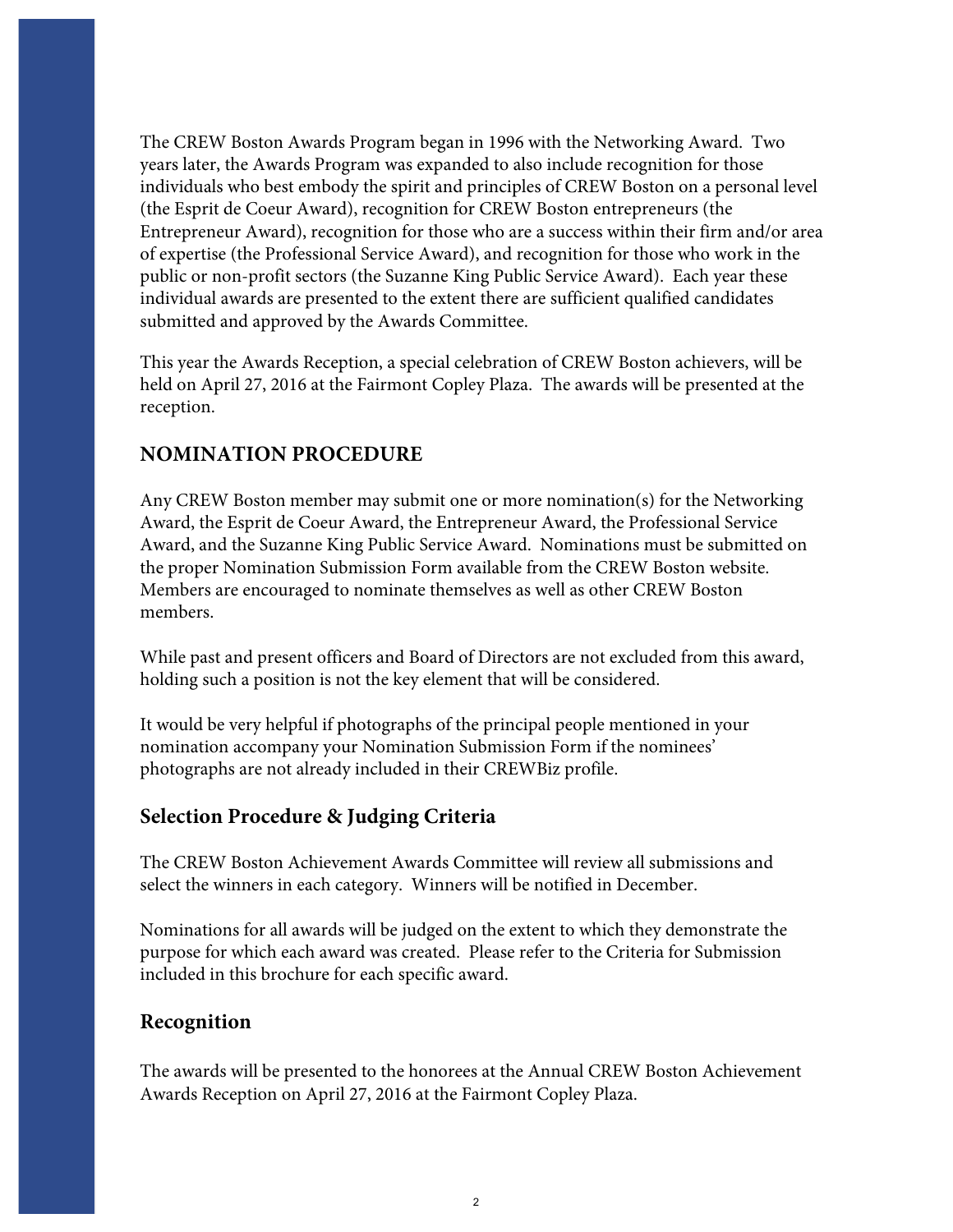#### **NETWORKING AWARD – Business to Business**

The Networking Award – Business to Business is designed to recognize a deal, transaction or project that most clearly exemplifies the goals and purposes of CREW Boston and showcases a business to business networking success story. This award recognizes a team that includes **two or more** CREW Boston members that enters into a creative, groundbreaking, signficant or otherwise impactful transaction, lease, financing, rezoning project. The emphasis will be placed on significant involvment/leadership by two or more CREW Boston members and opportunities for other women within the team but may include non-members on the team as well.

#### **Criteria for Submission**

- Deals or projects that closed or were approved or completed between January 1, 2015 and December 31, 2015 with a team that included **two or more** CREW Boston members that demonstrated creativity, resourcefulness, collaboration and industry best practices in execution and which has a significant impact or is groundbreaking, which could include any of the following:
- lease
- financing
- rezoning or site plan approval
- development, renovation
- portfolio deal or
- other transaction

In telling your story, you should include: (1) the time period over which the deal project occurred; (2) a detailed description of the deal or project and your networking experience; (3) the ways in which the deal or project demonstrated creativity, resourcefulness, collaboration and industry best practices, has or will have significant impact or is groundbreaking, (4) the significant involvement or leadership roles of the CREW Boston members of the team and (5) the other members of the team. Please include the addresses, phone numbers and email addresses for the nominees.

The criteria for selection of the recipient(s) of the Networking Award – Business to Business include, but are not limited to:

- The dollar value, visibility, impact, nature and scope of the deal or project, if applicable.
- The creativity, problem solving qualities, resourcefulness, collaboration, originality, and uniqueness of the experience.The extent of the significant involvement or leadership of the CREW Boston members on the team.
- The number of CREW Boston members involved in the networking experience directly as a result of a recommendation of or engagement by another CREW Boston member.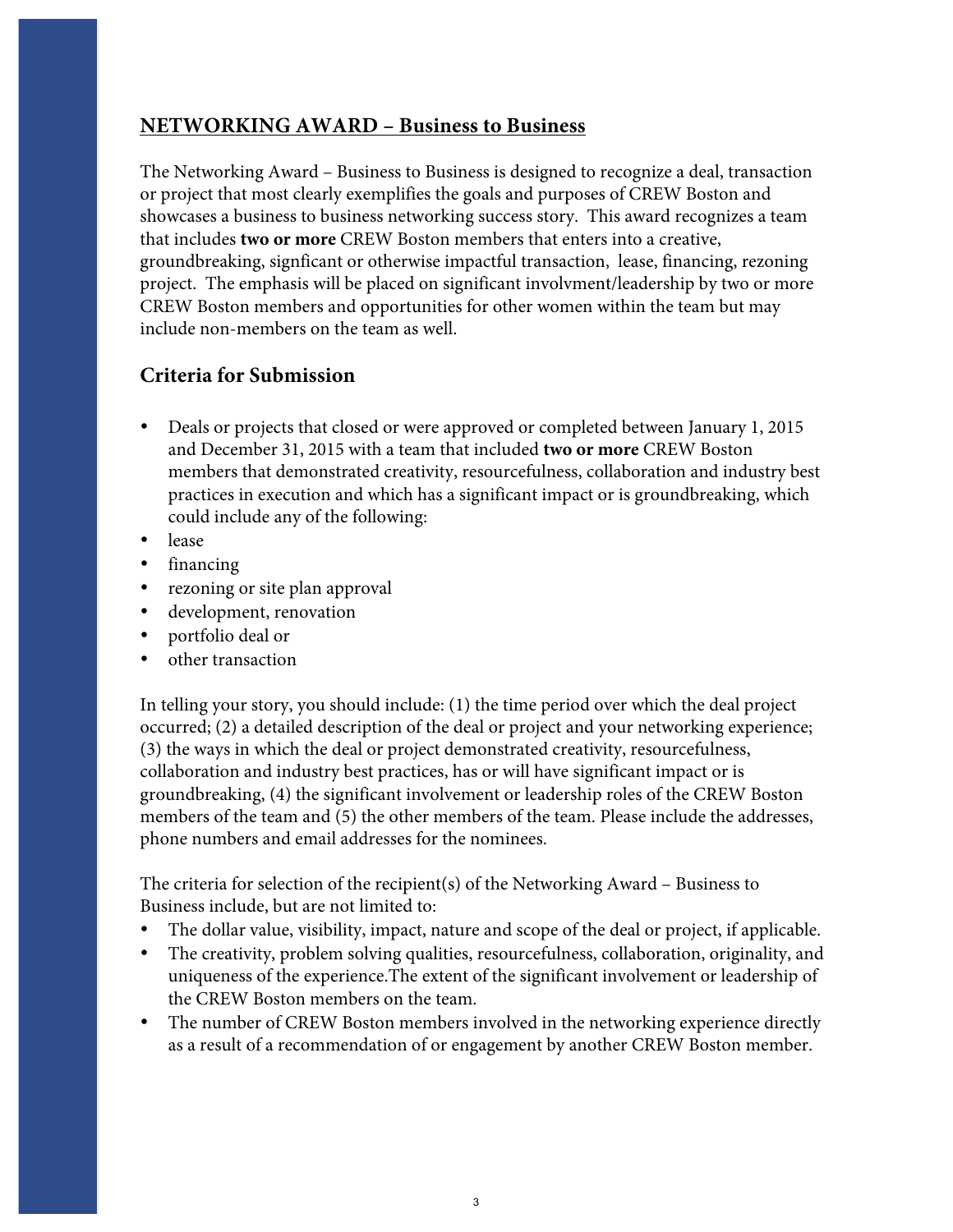### **ESPRIT DE COEUR AWARD**

The Esprit de Coeur Award is designed to recognize a CREW Boston member who continually puts their *heart and soul* into CREW Boston.

### **Criteria for Submission**

Individuals who have demonstrated a strong commitment to furthering CREW Boston's goals and purposes, and who have enthusiastically participated in CREW Boston events. Indicate what the nominee has done to promote CREW Boston as an organization. Include participation in CREW Boston events, as well as networking and mentoring with other CREW Boston members. Tell why the nominee is a successful CREW Boston ambassador. Please include the address, phone number and email address of the nominee.

The criteria for the selection of the recipient of the Esprit de Coeur Award include, but are not limited to:

- length of membership and frequency of participation in CREW Boston events
- enthusiasm and creativity in promoting and supporting CREW Boston and CREW Boston events
- networking with and mentoring of other CREW Boston members

#### **ENTREPRENEUR AWARD**

The Entrepreneur Award is designed to recognize those CREW Boston members who are business owners -- those risk-takers who chose to strike out on their own, or with a few others, to start a new business. This award is for that individual who has taken the risk to take the next step in their career and has succeeded.

#### **Criteria for Submission**

Individuals who have demonstrated willingness to take risks in their careers, which could have taken the form of:

- starting or significantly expanding one's own business
- making career change, including moving into an emerging field or into a field significantly different than the member's prior expertise
- competing against larger or more established firms for business
- securing a significant project that takes the firm to a new level
- implementing creative means of marketing and fostering WBE's or MBE's

Indicate what the nominee has done to take risks to promote their career. Include information about the obstacles that were faced, and how those obstacles were overcome. Detail the results to date. Tell why this person is someone all CREW Boston members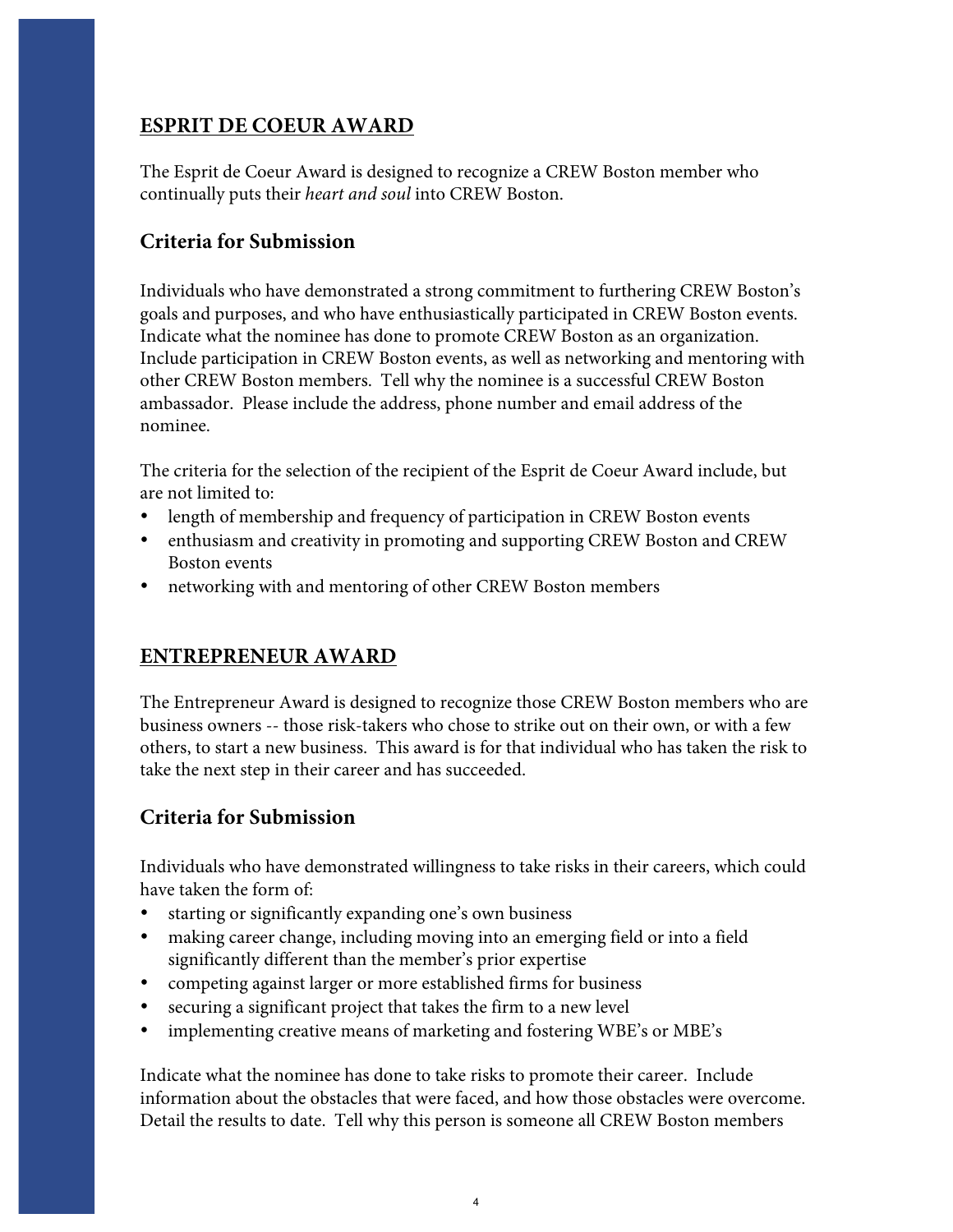can look to for inspiration. Please include the address, phone number and email address of the nominee.

The criteria for the selection of the recipient of the Entrepreneur Award include, but are not limited to:

- degree of risk taken: how far out on a limb did this person climb
- enthusiasm and creativity in making this particular move
- obstacles overcome in the process
- results achieved

#### **PROFESSIONAL SERVICE AWARD**

The Professional Service Award is designed to recognize a CREW Boston member who is a significant contributor or is an emerging leader in their company or field whether through consistent years of superior service and/or through specific notable accomplishments and success.

#### **Criteria for Submission**

Individuals who have devoted significant time and energy to a company, project or field. The nominee's professional service experience could include any of the following:

- significant contributions to or leadership within a company, project or field
- consistent years of superior service
- notable accomplishments and success in their field of expertise

Your nomination submission should describe the specific contributions that the nominee has made to the nominee's company and/or projects within the nominee's field of expertise. Include specific information about the contributions that the nominee has made to the commercial real estate industry and describe the various achievements that have resulted from nominee's contribution. Tell why this person is someone all CREW Boston members can look to for leadership in the commercial real estate industry. Please include the address, phone number and email address of the nominee.

The criteria for selection of the recipient of the Professional Service Award include, but are not limited to:

- the length of time that the CREW Boston member has been involved in the commercial real estate industry
- distinguished employment in the commercial real estate industry
- the significance of contribution to the company or project
- demonstrated leadership skills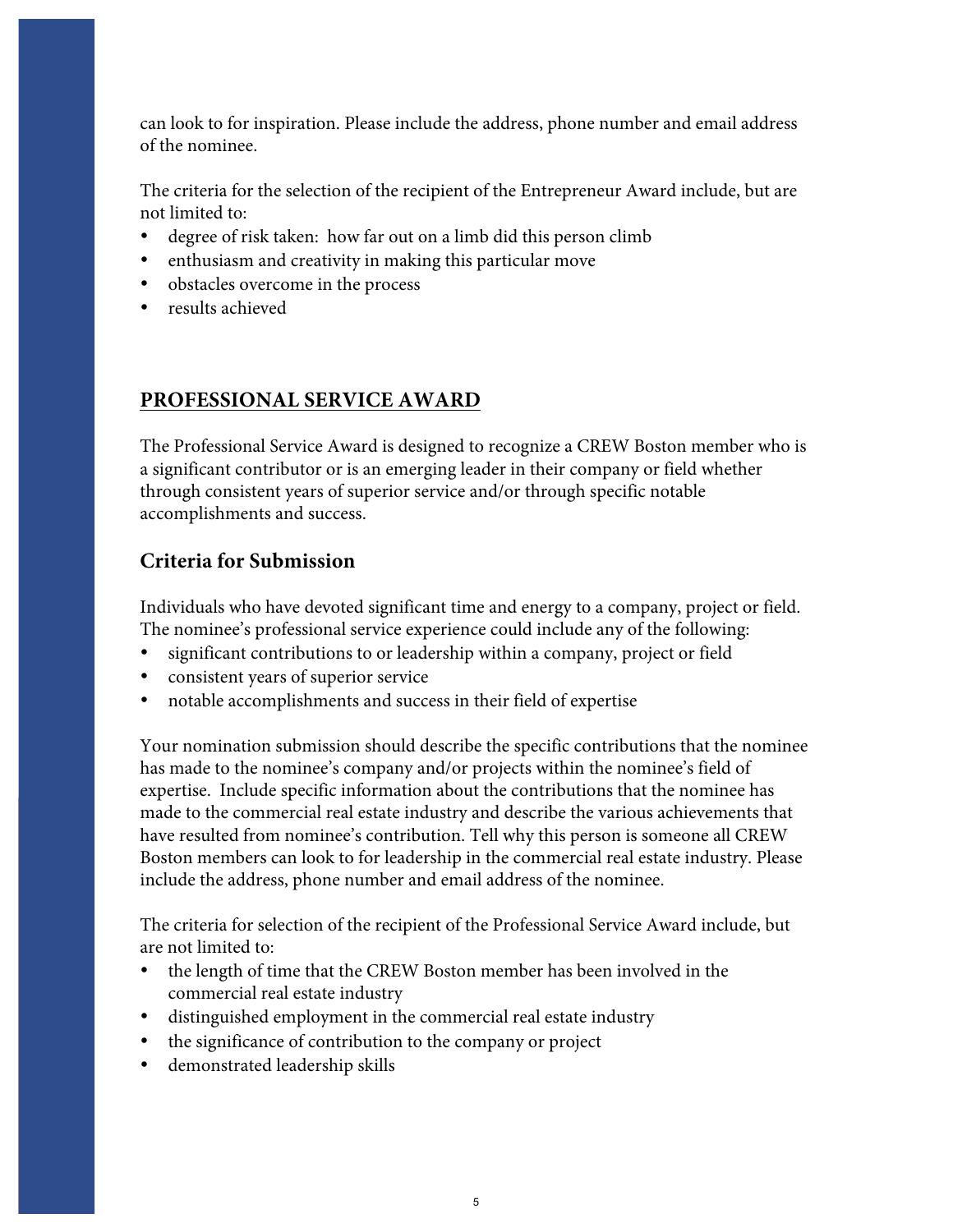## **SUZANNE KING PUBLIC SERVICE AWARD**

The Suzanne King Public Service Award is designed to recognize a CREW Boston member who works in the government or non-profit sector or a CREW Boston member who has devoted their time and talent as a volunteer to non-profit or public sector causes.

### **Criteria for Submission**

Individuals who have worked in the government or non-profit sector or who have devoted significant time and energy to non-profit and public sector causes. The nominee's public sector or non-profit experience could include any of the following:

- distinguished employment or service in government
- distinguished employment or service for a non-profit organization
- significant volunteer work on or for non-profit organizations or community projects
- member of a non-profit board

Your nomination submission should describe the specific contributions that the nominee has made to the nominee's community and/or to various non-profit organizations and/or governmental agencies. Include specific information about the contributions that the nominee has made to the applicable governmental agency or non-profit organization and describe the various achievements that have resulted from nominee's contribution. Tell why this person is someone all CREW Boston members can look to for leadership in the government, non-profit and/or public sector. Please include the address, phone and email address of the nominee.

The criteria for selection of the winner of the Suzanne King Public Service Award include, but are not limited to:

- the length of time that the CREW Boston member has been involved in the government, public or non-profit sector
- the significance of contribution to the government or community
- demonstrated leadership skills

For additional information and official Award Nomination Submission Forms, please visit our website at http://www.crewboston.org or call Laura Domenico at 617-247-2346.

\_\_\_\_\_\_\_\_\_\_\_\_\_\_\_\_\_\_\_\_\_\_\_\_\_\_\_\_\_\_\_\_\_\_\_\_\_\_\_\_\_\_\_\_\_\_\_\_\_\_\_\_\_\_\_\_\_\_\_\_\_\_\_\_\_\_\_\_\_\_\_